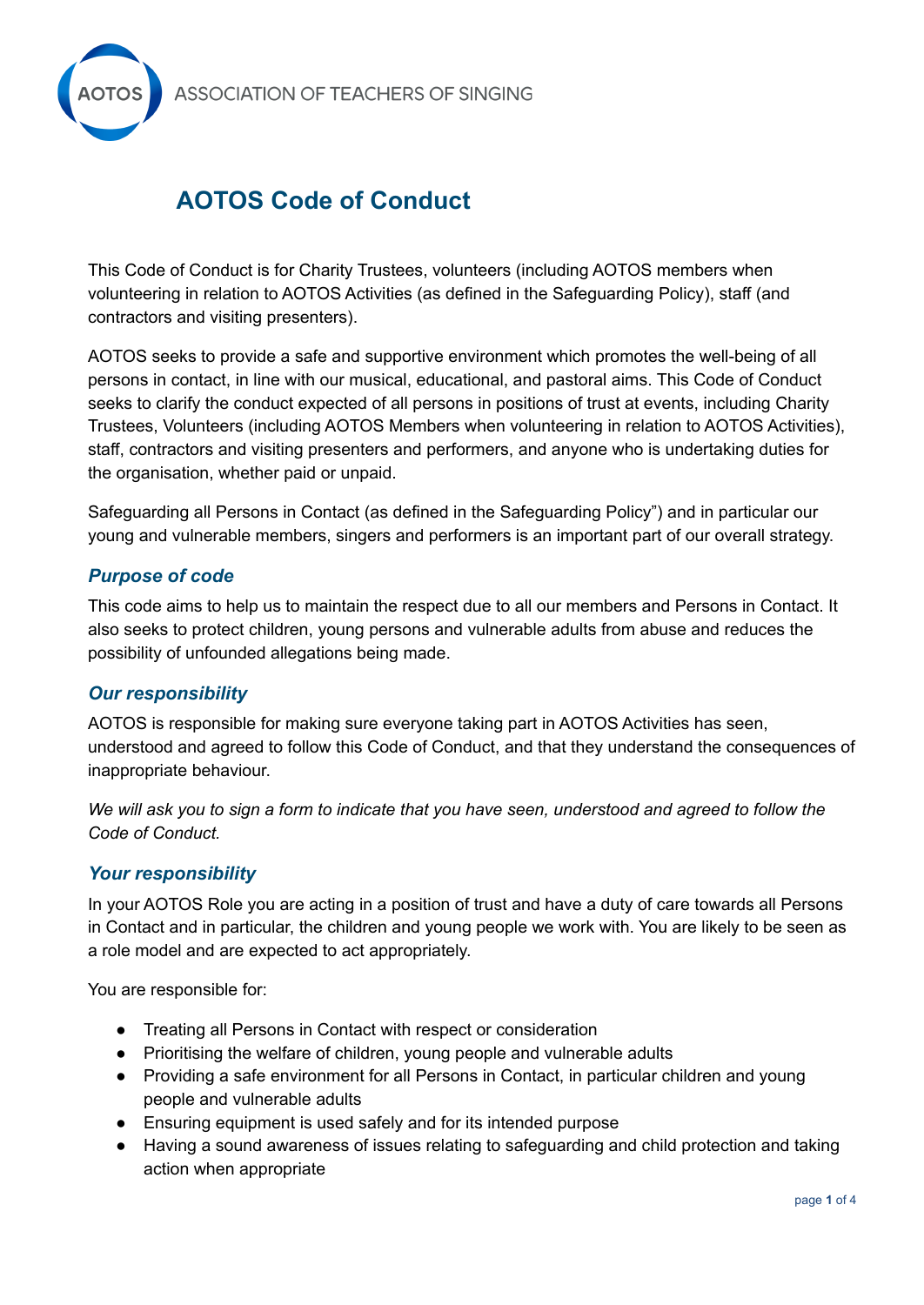- Following our principles, policies and procedures, including our policies and procedures for Safeguarding (including child protection) and all policies referred to therein ("other AOTOS Policies")
- Operating within the law at all times
- Modelling good behaviour for children, young and vulnerable people and all Persons in Contact to follow
- Challenging all unacceptable behaviour and reporting any breaches of the behaviour code to the Designated Safeguarding Lead
- Reporting all safeguarding concerns, following the procedures set out in our Safeguarding Policy and other AOTOS Policies

# *Maintaining professional relationships*

AOTOS promotes relationships that are based on openness, honesty, trust and respect. We expect all persons in positions of trust to:

- treat all persons in Contact fairly and without prejudice or discrimination
- be patient with others
- understand that adults, children and young people are individuals with individual needs
- respect differences gender, sexual orientation, culture, race, ethnicity disability and religions and belief systems, and appreciate that all participants bring something valuable and different to the group/organisation
- listen to and respect the views of all members, including children and young people, at all times
- avoid favouritism
- challenge discrimination and injustice
- encourage young people and adults to speak out about attitudes or behaviour that makes them feel uncomfortable.
- value and take seriously the views of all members, including children and young people

# *Handling sensitive situations*

- You should respect the right to personal privacy of all Persons in Contact, In particular children, young people and all members as far as possible.
- You should exercise caution when you are discussing sensitive issues with children or young people.
- You should ensure your contact with children and young or vulnerable people is appropriate and relevant to the work of the project you are involved in.
- You should ensure that whenever possible, there is more than one adult present during activities with children and young or vulnerable people
- If a situation arises where you are alone with a child or a young or vulnerable person, ensure that you are within sight or hearing of other adults.
- If a child or vulnerable adult specifically asks for or needs some individual time with you, ensure that at all times other staff or volunteers know where you and the child are.

Only provide personal care in an emergency and make sure there is more than one adult present if possible, unless it has been agreed that the provision of personal care is part of your role and you have been trained to do this safely.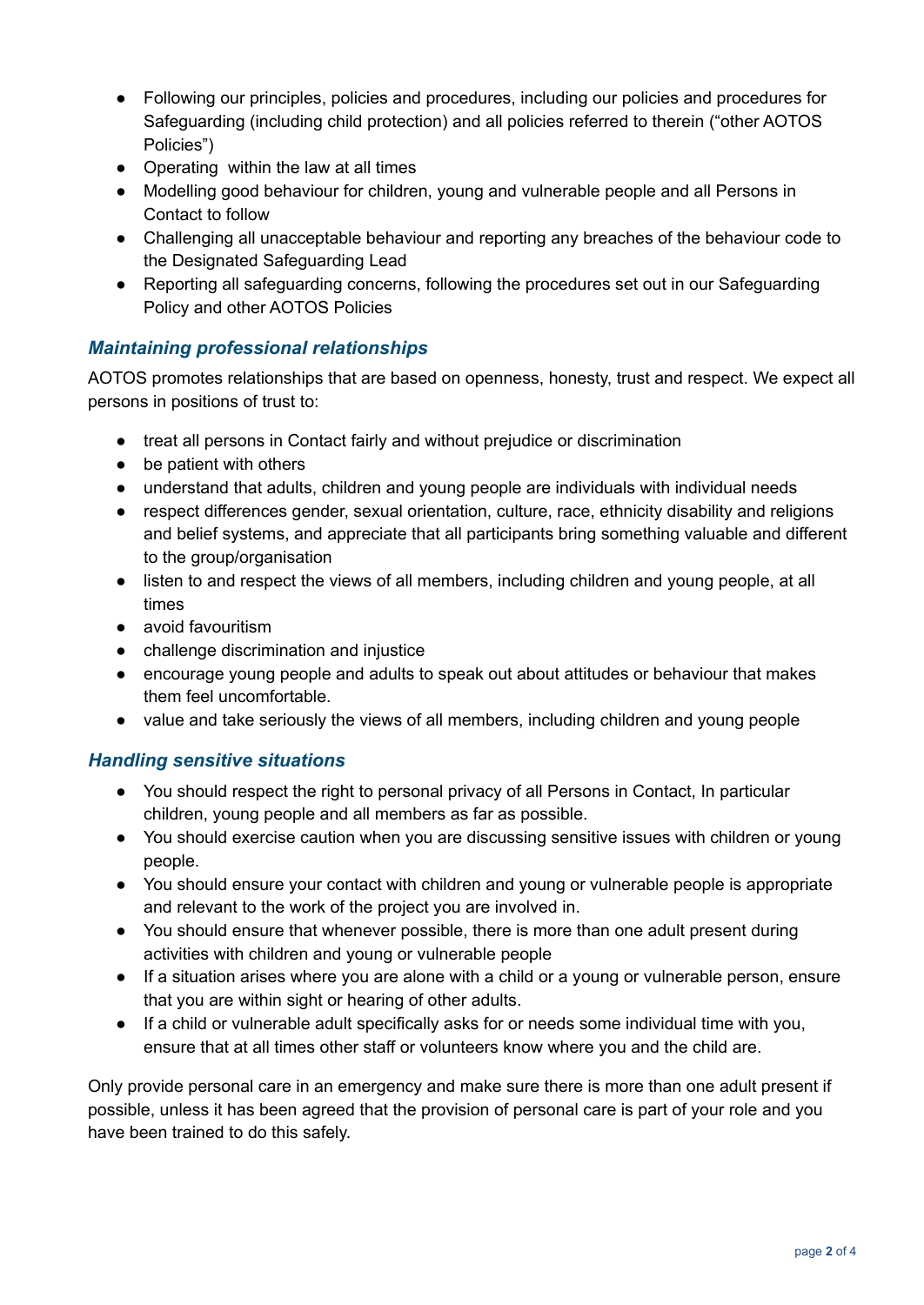*If you need to break confidentiality in order to follow child and vulnerable adult protection procedures,* it is important to explain this to the child or young or vulnerable person at the earliest opportunity.

#### *Unacceptable behaviours*

You must not:

- allow concerns or allegations to go unreported
- take unnecessary risks
- smoke, consume alcohol or use illegal substances
- dress inappropriately
- develop inappropriate relationships with children and young or vulnerable people
- make inappropriate promises to children and young or vulnerable people
- engage in behaviours that are in any way abusive, including having any form of sexual contact with a child or young or vulnerable person
- allow children and young or vulnerable people to have your personal contact details (mobile number, email or postal address) or have contact with them via a personal social media account
- act in a way that can be perceived as threatening or intrusive
- patronise or belittle children and young or vulnerable people
- make sarcastic, insensitive, derogatory or sexually suggestive comments or gestures, in particular to or in front of children and young or vulnerable people.

# **GENERAL CODE OF SAFE PRACTICE**

## *1. At AOTOS Activities and Events*

From time to time under 25s are required to demonstrate at AOTOS Events. In order to safeguard our young singers and performers, AOTOS organisers will always:

- Make contact with any performer falling into this category through the child or young person's teacher.
- Request and ensure that under 18s are accompanied by a parent or other responsible adult at all times.
- Appoint a DBS Enhanced checked Trustee to liaise with the singer (and parent if under 18) during the event.
- Ensure that an image consent/media release form has been signed before any publicity concerning the singer is released.
- Treat all performers and visitors at AOTOS events with respect and dignity.

**PROCEDURES FOR REPORTING ALLEGED SAFEGUARDING INCIDENTS: Any AOTOS member receiving an allegation of abuse or concern should follow referral procedures set out in our AOTOS Safeguarding Policy**

# *2. At AOTOS Online Events (including Teachers Development Courses)*

AOTOS has a clear policy to protect children and young and vulnerable singers from online abuse and harassment.

- We ensure that usernames, logins, email accounts and passwords are used effectively
- We provide clear and specific directions to staff and volunteers on how to behave online through our Online Safety Policy.
- Delegates are held in a waiting room before online entry to the event